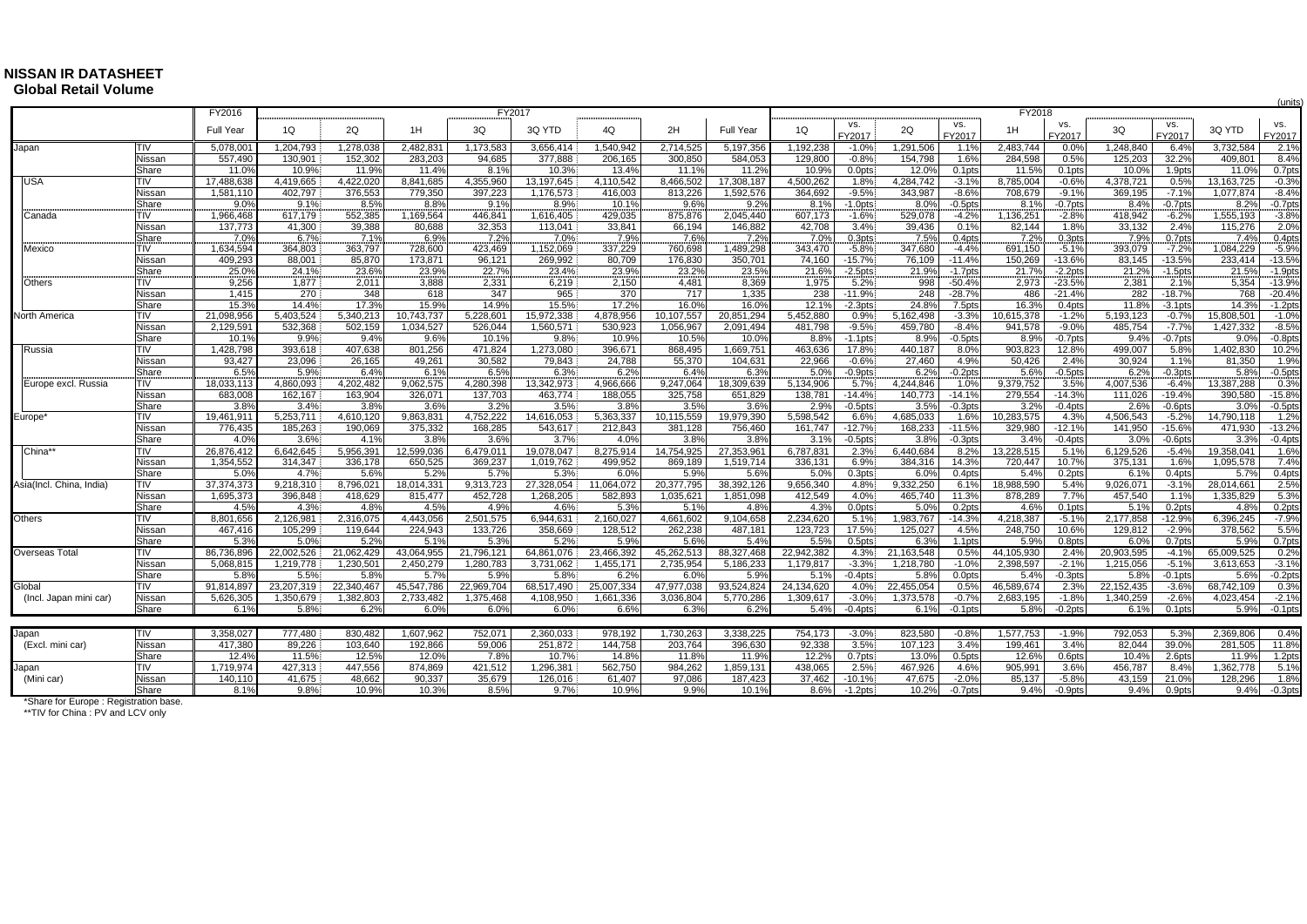## **Global Retail Volume Detail**

|               |                  |        |        |             |        |         |        |        |                  |        |               |        |               |        |               |        |               |        | (units        |
|---------------|------------------|--------|--------|-------------|--------|---------|--------|--------|------------------|--------|---------------|--------|---------------|--------|---------------|--------|---------------|--------|---------------|
|               | FY2016           |        |        |             | FY2017 |         |        |        |                  |        |               |        |               | FY2018 |               |        |               |        |               |
|               | <b>Full Year</b> | 1Q     | 2Q     | 1H          | 3Q     | 3Q YTD  | 4Q     | 2H     | <b>Full Year</b> | 1Q     | VS.<br>FY2017 | 2Q     | VS.<br>FY2017 | 1H     | VS.<br>FY2017 | 3Q     | VS.<br>FY2017 | 3Q YTD | VS.<br>FY2017 |
| UK            | 179,920          | 36,053 | 47,195 | 83,248      | 27,145 | 110,393 | 39,151 | 66,296 | 149,544          | 27,546 | $-23.6%$      | 29,427 | $-37.6%$      | 56,973 | $-31.6%$      | 20,790 | $-23.4%$      | 77,763 | $-29.6%$      |
| France        | 84,257           | 20,888 | 16,646 | 37,534      | 18,006 | 55,540  | 21,021 | 39,027 | 76,561           | 17,903 | $-14.3%$      | 17,629 | 5.9%          | 35,532 | $-5.3%$       | 10,340 | $-42.6%$      | 45,872 | $-17.4%$      |
| Germany       | 80,371           | 18,546 | 18.821 | 37,367      | 16,790 | 54,157  | 18.744 | 35,534 | 72,901           | 13,372 | $-27.9%$      | 13,785 | $-26.8%$      | 27,157 | $-27.3%$      | 9,950  | $-40.7%$      | 37,107 | $-31.5%$      |
| Italy         | 68,550           | 19,031 | 16,227 | 35,258      | 15,332 | 50,590  | 22,011 | 37,343 | 72,601           | 15,697 | $-17.5%$      | 11,880 | $-26.8%$      | 27,577 | $-21.8%$      | 12,511 | $-18.4%$      | 40,088 | $-20.8%$      |
| Spain         | 70,458           | 19,534 | 16,484 | 36,018      | 18,354 | 54,372  | 21,951 | 40,305 | 76,323           | 17,145 | $-12.2%$      | 18,212 | 10.5%         | 35,357 | $-1.8%$       | 15,635 | $-14.8%$      | 50,992 | $-6.2%$       |
| Thailand      | 44,331           | 13.815 | 14,434 | 28,249<br>. | 17,105 | 45,354  | 16,965 | 34.070 | 62,319           | 16,481 | 19.3%         | 17,644 | 22.2%         | 34,125 | 20.8%         | 21,304 | 24.5%         | 55,429 | 22.2%         |
| Indonesia     | 35,273           | 7,530  | 7,639  | 15,169      | 5,994  | 21.163  | 6.844  | 12,838 | 28,007           | 3,177  | $-57.8%$      | 2,836  | $-62.9%$      | 6,013  | $-60.4%$      | 3,754  | -37.4%        | 9.767  | $-53.8%$      |
| Malaysia      | 34,680           | 7,420  | 6.769  | 14,189      | 6,076  | 20,265  | 6.750  | 12,826 | 27,015           | 6,738  | $-9.2%$       | 7,233  | 6.9%          | 13,971 | $-1.5%$       | 5,917  | $-2.6%$       | 19,888 | $-1.9%$       |
| Taiwan        | 44,723           | 11,352 | 10,877 | 22,229<br>. | 9,777  | 32,006  | 10.622 | 20,399 | 42,628           | 9,492  | $-16.4%$      | 9,405  | $-13.5%$      | 18,897 | $-15.0%$      | 6,810  | $-30.3%$      | 25,707 | $-19.7%$<br>. |
| Australia     | 65,416           | 15,255 | 12,359 | 27,614      | 14,422 | 42,036  | 15,866 | 30,288 | 57,902           | 14,180 | $-7.0%$       | 14,050 | 13.7%         | 28,230 | 2.2%          | 14,266 | $-1.1%$       | 42,496 | 1.1%          |
| India         | 56,615           | 12,048 | 13,557 | 25,605      | 12,127 | 37,732  | 11,018 | 23,145 | 48,750           | 10,764 | $-10.7%$      | 9,549  | $-29.6%$      | 20,313 | $-20.7%$      | 10,174 | $-16.1%$      | 30,487 | $-19.2%$      |
| <b>Brazil</b> | 66,811           | 15,005 | 19,654 | 34,659      | 25,016 | 59,675  | 24,297 | 49,313 | 83,972           | 22,278 | 48.5%         | 25,149 | 28.0%         | 47,427 | 36.8%         | 25,781 | 3.1%          | 73,208 | 22.7%         |
| Chile         | 25,077           | 5,863  | 7,822  | 13,685      | 7,659  | 21,344  | 7,594  | 15,253 | 28,938           | 7,760  | 32.4%         | 8,034  | 2.7%          | 15,794 | 15.4%         | 7,371  | $-3.8%$       | 23,165 | 8.5%          |
| Saudi Arabia  | 51.113           | 8.688  | 8.851  | 17,539      | 8,953  | 26,492  | 8,596  | 17,549 | 35,088           | 5,685  | $-34.6%$      | 5,684  | $-35.8%$      | 11,369 | $-35.2%$      | 7.246  | $-19.1%$      | 18,615 | $-29.7%$      |
| Egypt         | 22,155           | 4,603  | 5,074  | 9,677       | 5,334  | 15,011  | 6,000  | 11,334 | 21,011           | 6,802  | 47.8%         | 6,865  | 35.3%         | 13,667 | 41.2%         | 6,631  | 24.3%         | 20,298 | 35.2%         |
| South Africa  | 42.709           | 10,207 | 15,082 | 25,289      | 13,555 | 38,844  | 14,588 | 28,143 | 53,432           | 12,480 | 22.3%         | 14,508 | $-3.8%$       | 26,988 | 6.7%          | 13,862 | 2.3%          | 40,850 | 5.2%          |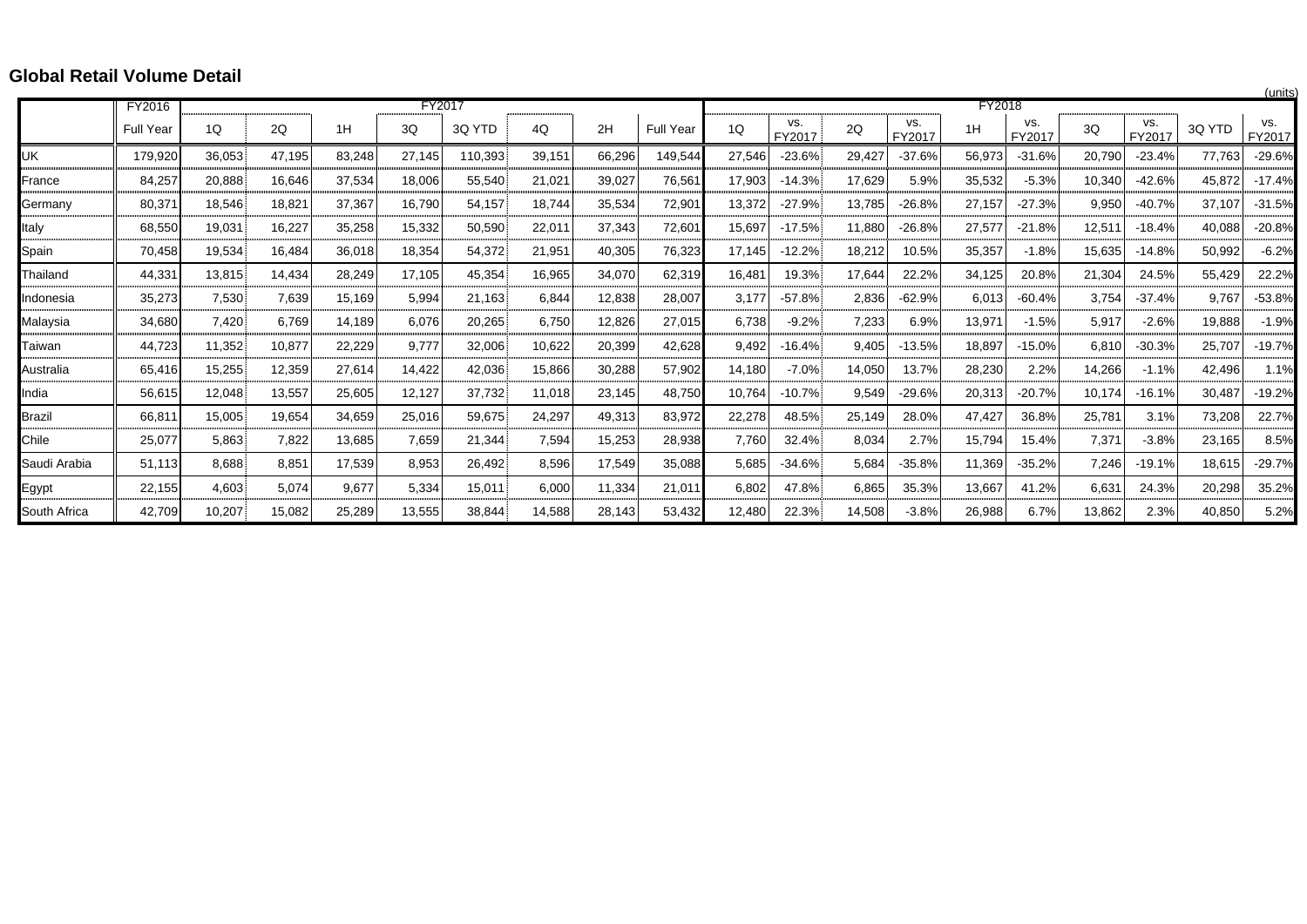## **Consolidated Sales Volume by region**

|                  |         |                      |         |         |         |         |                 |        |         |         |         |         |         |        |                 | (units)   |
|------------------|---------|----------------------|---------|---------|---------|---------|-----------------|--------|---------|---------|---------|---------|---------|--------|-----------------|-----------|
|                  |         |                      |         |         |         |         |                 |        | FY2017  |         |         |         |         |        |                 |           |
|                  | Japan   | U.S.<br>(incl. Guam) | Canada  | Mexico  | Europe  | Asia    | <b>Thailand</b> | China  | Others  | Others  | Oceania | M.East  | Latin.A | Africa | Others          | Total     |
| 1Q               | 123,652 | 392,779              | 36,773  | 107,751 | 170,883 | 87,719  | 12,995          | 4,137  | 70,587  | 110,946 | 17,074  | 32,609  | 40,475  | 20,537 | 251             | 1,030,503 |
| 2Q               | 148,392 | 355,416              | 34,435  | 93,807  | 199,754 | 108,587 | 16,189          | 5,917  | 86,481  | 123,113 | 15,877  | 31,671  | 49,496  | 25,749 | 320             | 1,063,504 |
| 1H               | 272,044 | 748,195              | 71,208  | 201,558 | 370,637 | 196,306 | 29,184          | 10,054 | 157,068 | 234,059 | 32,951  | 64,280  | 89,971  | 46,286 | 57 <sup>°</sup> | 2,094,007 |
| 3Q               | 96,237  | 353,235              | 34,458  | 89,688  | 177,054 | 92,485  | 16,951          | 6,038  | 69,496  | 139,901 | 14,680  | 42,349  | 56,695  | 25,950 | 227             | 983,058   |
| 3Q YTD           | 368,281 | 101,430              | 105,666 | 291,246 | 547,691 | 288,791 | 46,135          | 16,092 | 226,564 | 373,960 | 47,631  | 106,629 | 146,666 | 72,236 | 798             | 3,077,065 |
| 4Q               | 195,983 | 420,332              | 41,340  | 89,296  | 244,950 | 97,846  | 16,821          | 7,191  | 73,834  | 162,173 | 17,099  | 55,206  | 63,071  | 26,384 | 413             | 1,251,920 |
| 2H               | 292,220 | 773,567              | 75,798  | 178,984 | 422,004 | 190,331 | 33,772          | 13,229 | 143,330 | 302,074 | 31,779  | 97,555  | 119,766 | 52,334 | 640             | 2,234,978 |
| <b>Full Year</b> | 564,264 | 1,521,762            | 147,006 | 380,542 | 792,641 | 386,637 | 62,956          | 23,283 | 300,398 | 536,133 | 64,730  | 161,835 | 209,737 | 98,620 | 1,211           | 4,328,985 |

|               |                  |                      |         |               |                |         |                 |        | <b>FY2018</b> |               |                |         |         |        |               |           |
|---------------|------------------|----------------------|---------|---------------|----------------|---------|-----------------|--------|---------------|---------------|----------------|---------|---------|--------|---------------|-----------|
|               | Japan            | U.S.<br>(incl. Guam) | Canada  | <b>Mexico</b> | Europe         | Asia    | <b>Thailand</b> | China  | <b>Others</b> | <b>Others</b> | <b>Oceania</b> | M.East  | Latin.A | Africa | <b>Others</b> | Total     |
| 1Q            | 124.302l         | 328.373              | 40.183  | 64,055        | 154,609        | 77.524  | 15.807          | 4,238  | 57,479        | 138,593       | 15,270         | 42.948  | 53,816  | 26,316 | 243           | 927,639   |
| 2Q            | 145.275 <b>1</b> | 316.289              | 34,918  | 75,395        | 147.939        | 86.675  | 17.779          | 3,893  | 65,003        | 149.527       | 16.027         | 42.548  | 62.016  | 28.656 | 280           | 956,018   |
| 1H            | 269,577          | 644,662              | 75,101  | 139,450       | 302,548        | 164,199 | 33,586          | 8,131  | 122.482       | 288,120       | 31,297         | 85.496  | 115.832 | 54,972 | 523           | ,883,657  |
| 3Q            | 130.734          | 399.319              | 33,382  | 84,900        | <b>152.117</b> | 83.978  | 22,800          | 3,161  | 58,017        | 149.357       | 15.087         | 51.492  | 55.404  | 27.143 | 231           | 1,033,787 |
| <b>3Q YTD</b> |                  | 400,311 1,043,981    | 108,483 | 224,350       | 454,665        | 248,177 | 56,386          | 11,292 | 180,499       | 437,477       | 46,384         | 136.988 | 171.236 | 82.115 | 754           | 2,917,444 |

|        |                   |                                                              |                   |          |          |                    |                 |                   | Variance FY2017 vs FY2018            |        |                   |        |                   |        |                |           |
|--------|-------------------|--------------------------------------------------------------|-------------------|----------|----------|--------------------|-----------------|-------------------|--------------------------------------|--------|-------------------|--------|-------------------|--------|----------------|-----------|
|        | Japan             | U.S.<br>$($ incl. Guam $)$                                   | Canada            | Mexico   | Europe   | Asia               | <b>Thailand</b> | China             | <b>Others</b>                        | Others | Oceania           | M.East | Latin.A           | Africa | <b>Others</b>  | Total     |
| 1Q     | 650I              | △ 64,406                                                     | 3.410             | △ 43,696 | ∆ 16,274 | ∆ 10.195           | 2,812           | 101               | $\triangle$ 13.108                   | 27.647 | $\triangle$ 1.804 | 10,339 | 13.341            | 5,779  | $\triangle$ 8  | △ 102,864 |
| 2Q     | $\triangle$ 3.117 | △ 39.127                                                     | 483I              | ∆ 18.412 | ∆ 51.815 | △ 21.912           | 1.590           | $\triangle 2.024$ | ⊿ 21.478                             | 26.414 | 150               | 10.877 | 12.520            | 2,907  | $\triangle$ 40 | ∆ 107.486 |
| 1H     |                   | $\triangle$ 2.467 $\triangle$ 103.533                        | 3.893             | ∆ 62.108 | ∆ 68.089 | $\triangle$ 32.107 | 4.402           | $\triangle$ 1,923 | $\triangle$ 34.586                   | 54.061 | $\triangle$ 1.654 | 21,216 | 25.861            | 8.686  | $\triangle$ 48 | △ 210.350 |
| 3Q     | 34.497            | 46.084                                                       | $\triangle$ 1.076 | ∆ 4.788  | △ 24.937 | $\triangle$ 8.507  | 5.849           |                   | $\triangle$ 2.877 $\triangle$ 11.479 | 9.456  | 407               | 9.143  | $\triangle$ 1.291 | 1,193  |                | 50.729    |
| 3Q YTD | 32.030            | ∆ 57.449<br>$\sim$ $\sim$ $\sim$ $\sim$ $\sim$ $\sim$ $\sim$ | 2.817             | △ 66,896 | △ 93,026 | $\triangle$ 40.614 | 10,251          | $\triangle$ 4.800 | $\triangle$ 46,065                   | 63,517 | $\triangle$ 1,247 | 30,359 | 24,570            | 9,879  | ⊿ 44           | △ 159,621 |

\*: Including sales to Renault OEM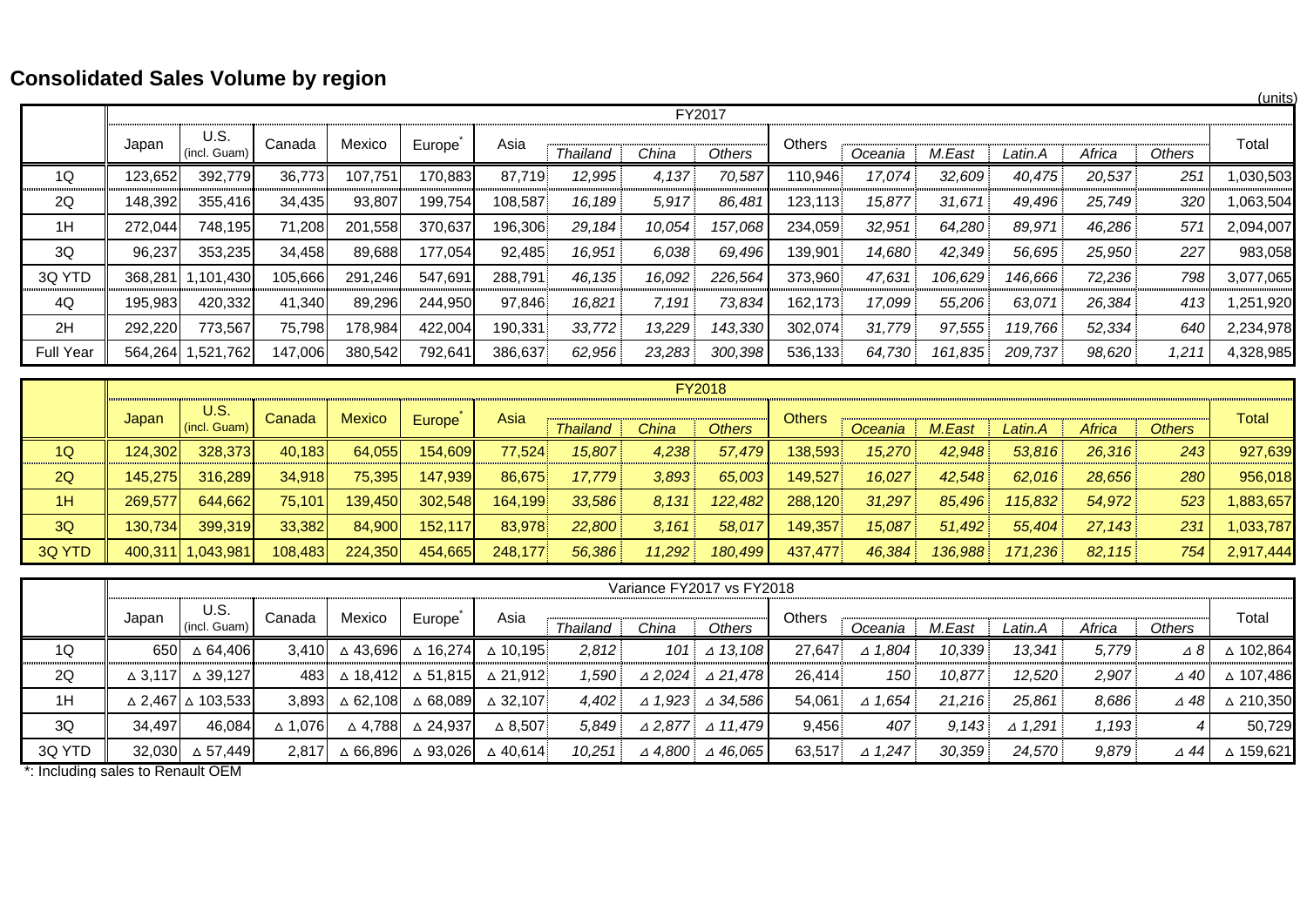|  | <b>Global Production Volume</b> |  |
|--|---------------------------------|--|
|--|---------------------------------|--|

|                            | FY2017<br>FY2018            |           |           |           |           |           |           |           |           |           |           |           |           |           |           | (units)<br>vs. FY2017 (3Q YTD)<br>vs. FY2017 (1Q)<br>vs. FY2017 (2Q)<br>vs. FY2017 (1H)<br>vs. FY2017 (3Q) |               |                    |               |                    |          |                    |               |                    |                |
|----------------------------|-----------------------------|-----------|-----------|-----------|-----------|-----------|-----------|-----------|-----------|-----------|-----------|-----------|-----------|-----------|-----------|------------------------------------------------------------------------------------------------------------|---------------|--------------------|---------------|--------------------|----------|--------------------|---------------|--------------------|----------------|
|                            |                             | FY2016    |           |           |           |           |           |           |           |           |           |           |           |           |           |                                                                                                            |               |                    |               |                    |          |                    |               |                    |                |
|                            |                             | Full Year | 1Q        | 2Q        | 1H        | 3Q        | 3Q YTD    | 4Q        | 2H        | Full Year | 1Q        | 2Q        | 1H        | 3Q        | 3Q YTD    | vol.                                                                                                       | $\frac{0}{2}$ | vol                | $\frac{0}{2}$ | vol.               | %        | vol.               | $\frac{0}{2}$ | vol.               | %              |
|                            | <b>DOM</b>                  | 402,098   | 91,060    | 103,480   | 194,540   | 64,606    | 259,146   | 140,391   | 204,997   | 399,537   | 90,258    | 97,404    | 187,662   | 97,287    | 284,949   | $\Delta$ 802                                                                                               | $-0.99$       | $\triangle$ 6,076  | $-5.9%$       | $\Delta$ 6,878     | $-3.5%$  | 32,681             | 50.6%         | 25,803             | 10.0%          |
|                            | EXP                         | 612,935   | 154,329   | 172,704   | 327,033   | 146,376   | 473,409   | 112,595   | 258,97    | 586,004   | 138,959   | 119,751   | 258,710   | 134,352   | 393,062   | △ 15,370                                                                                                   | $-10.0%$      | $\triangle$ 52,953 | $-30.7%$      | $\Delta$ 68,323    | $-20.9%$ | △ 12,024           | $-8.2%$       | △ 80,347           | $-17.0%$       |
| <b>Japan Total</b>         |                             | 1.015.033 | 245.389   | 276.184   | 521.573   | 210.982   | 732.555   | 252.986   | 463.968   | 985.54    | 229.217   | 217.155   | 446.372   | 231.639   | 678.011   | △ 16.172                                                                                                   | $-6.6%$       | △ 59.029           | $-21.49$      | △ 75.201           | $-14.4%$ | 20.657             | 9.8%          | △ 54,544           | $-7.4%$        |
|                            | Nissan / Infiniti / Venucia | 1,169,34  | 273,053   | 314,344   | 587.397   | 316,902   | 904,299   | 413,466   | 730,368   | 1,317,765 | 300,384   | 363,789   | 664,173   | 347.64    | 1,011,82  | 27,331                                                                                                     | 10.0%         | 49.445             | 15.7%         | 76,776             | 13.1%    | 30,745             | 9.7%          | 107,521            | 11.9%          |
|                            |                             | 151,347   | 40,620    | 47,281    | 87,901    | 43,818    | 131,719   | 56,859    | 100,677   | 188,578   | 43,561    | 33,953    | 77,514    | 33,328    | 110,842   | 2,941                                                                                                      | 7.2%          | △ 13,328           | $-28.2%$      | △ 10,387           | $-11.8%$ | △ 10,490           | $-23.9%$      | △ 20,877           | $-15.8%$       |
| <b>China Total</b>         |                             | 1,320,68  | 313,673   | 361,625   | 675.298   | 360.720   | 1,036,018 | 470,325   | 831.04    | 1,506,343 | 343,945   | 397,742   | 741,68    | 380.97    | 1,122,66  | 30,272                                                                                                     | 9.7%          | 36,117             | 10.0%         | 66,389             | 9.8%     | 20,255             | 5.6%          | 86,644             | 8.4%           |
|                            | US NNA                      | 990,938   | 236,673   | 223,750   | 460,42    | 216,923   | 677.346   | 222,137   | 439,060   | 899,483   | 200,075   | 193.189   | 393,264   | 219.92    | 613,184   | △ 36,598                                                                                                   | $-15.5%$      | $\triangle$ 30,561 | $-13.79$      | $\triangle$ 67.159 | $-14.6%$ | 2,997              | 1.4%          | $\triangle$ 64.162 | $-9.5%$        |
|                            | Mexico NMEX                 | 863,91    | 220,444   | 194,158   | 414,602   | 186,754   | 601,356   | 186,520   | 373,274   | 787,876   | 179,134   | 184,511   | 363,645   | 184,766   | 548,41    | △41,310                                                                                                    | $-18.7%$      | $\Delta$ 9,647     | $-5.0%$       | $\triangle$ 50,957 | $-12.3%$ | △ 1,988            | $-1.19$       | △ 52,945           | $-8.8%$        |
|                            | Mexico COMPAS               |           |           |           |           | 443       | 443       | 6,484     | 6,927     | 6,927     | 8,566     | 11,015    | 19,58'    | 7,908     | 27,489    | 8,566                                                                                                      |               | 11,015             |               | 19,58'             |          | 7,465              | 1685.1%       |                    | 27,046 6105.2% |
| <b>North America Total</b> |                             | 1,854,85  | 457.117   | 417,908   | 875.025   | 404,120   | 1,279,145 | 415,141   | 819,26    | 1,694,286 | 387,775   | 388,715   | 776,490   | 412,594   | 1,189,084 | △ 69,342                                                                                                   | $-15.2%$      | △ 29,193           | $-7.0%$       | △98,535            | $-11.3%$ | 8,474              | 2.1%          | △ 90,061           | $-7.0%$        |
|                            | <b>UK NMUK</b>              | 518,47    | 120,897   | 112,220   | 233,11    | 124.103   | 357.220   | 130,049   | 254.152   | 487,269   | 126,422   | 86,505    | 212,927   | 99.332    | 312,259   | 5,525                                                                                                      | 4.6%          | $\triangle 25,715$ | $-22.99$      | $\triangle$ 20.190 | $-8.7%$  | $\triangle 24.77'$ | $-20.09$      | △44.961            | $-12.6%$       |
|                            | Spain NMISA (Barcelona)     | 110,057   | 23,743    | 18,99'    | 42,734    | 22,571    | 65,305    | 23,583    | 46,154    | 88,888    | 25,927    | 15,440    | 41,367    | 17,508    | 58,875    | 2,184                                                                                                      | 9.2%          | $\triangle$ 3,551  | $-18.79$      | △ 1,367            | $-3.2%$  | $\Delta$ 5,063     | $-22.4%$      | $\triangle$ 6,430  | $-9.8%$        |
|                            | Spain NMISA (Avilla)        | 14,823    | 2,675     | 1,992     | 4,667     | 2,321     | 6,988     | 2,703     | 5,024     | 9,691     | 3,209     | 2,750     | 5,959     | 3,210     | 9,169     | 534                                                                                                        | 20.0%         | 758                | 38.19         | 1,292              | 27.7%    | 889                | 38.3%         | 2,181              | 31.2%          |
|                            | France Renault (Flins)*     | 14,353    | 29,977    | 24,587    | 54,564    | 25,647    | 80,211    | 19,840    | 45,48     | 100,05'   | 12,498    | 14,466    | 26,964    | 23,435    | 50,399    | △ 17,479                                                                                                   | $-58.3%$      | △ 10,121           | $-41.2%$      | $\triangle$ 27,600 | $-50.6%$ | $\triangle$ 2,212  | $-8.69$       | △ 29,812           | $-37.2%$       |
|                            | Russia NMGR                 | 39,475    | 11,365    | 10,749    | 22,114    | 13,792    | 35,906    | 15,015    | 28,807    | 50,92'    | 13,604    | 12,327    | 25,93'    | 15,579    | 41,510    | 2,239                                                                                                      | 19.7%         | 1,578              | 14.7%         | 3,817              | 17.3%    | 1,787              | 13.0%         | 5,604              | 15.6%          |
|                            | Russia Avtovaz'             | 31,297    | 9,665     | 10,335    | 20,000    | 10,890    | 30,890    | 9,473     | 20,363    | 40,363    | 9,627     | 11,023    | 20,650    | 9,247     | 29,897    | $\triangle$ 38                                                                                             | $-0.4%$       | 688                | 6.7%          | 650                | 3.3%     | △ 1,643            | $-15.1%$      | $\triangle$ 993    | $-3.2%$        |
| <b>Europe Total</b>        |                             | 728,476   | 198,322   | 178,874   | 377,196   | 199,324   | 576,520   | 200,663   | 399,987   | 777,183   | 191,287   | 142,511   | 333,798   | 168,31    | 502,109   | △7,035                                                                                                     | $-3.5%$       | △ 36,363           | $-20.3%$      | △ 43,398           | $-11.5%$ | △ 31,013           | $-15.69$      | △74.411            | $-12.9%$       |
|                            | Taiwan Yulon'               | 41,29'    | 9,613     | 10,598    | 20,21     | 9,355     | 29,566    | 9,494     | 18,849    | 39,060    | 7,790     | 8,698     | 16,488    | 7,91      | 24,403    | △ 1,823                                                                                                    | $-19.0%$      | $\triangle$ 1,900  | $-17.99$      | $\triangle$ 3,723  | $-18.4%$ | △ 1,440            | $-15.4%$      | $\Delta$ 5,163     | $-17.5%$       |
|                            | India RNAIPL                | 317,34    | 62,236    | 59,879    | 122,115   | 57,413    | 179,528   | 59,515    | 116,928   | 239,043   | 42,956    | 47,709    | 90,665    | 46,98     | 137,646   | △ 19.280                                                                                                   | $-31.0%$      | △ 12,170           | $-20.39$      | $\triangle$ 31.450 | $-25.8%$ | △ 10,432           | $-18.29$      | △ 41,882           | $-23.3%$       |
| <b>Thailand NMT</b>        |                             | 116,794   | 29,870    | 33,91     | 63,781    | 35,568    | 99,349    | 34,588    | 70,156    | 133,937   | 38,889    | 41,758    | 80,647    | 47,836    | 128,483   | 9,019                                                                                                      | 30.2%         | 7,847              | 23.19         | 16,866             | 26.4%    | 12,268             | 34.5%         | 29,134             | 29.3%          |
| Indonesia NMI              |                             | 25,465    | 3,109     | 5,998     | 9,107     | 3,066     | 12,173    | 6,961     | 10,027    | 19,134    | 3,853     | 1,668     | 5,521     | 1,421     | 6,942     | 744                                                                                                        | 23.9%         | $\Delta$ 4,330     | $-72.29$      | $\Delta$ 3,586     | $-39.4%$ | △ 1,645            | $-53.7%$      | $\Delta$ 5,231     | $-43.0%$       |
|                            | Philippines Philippine'     | 3,772     | 1,294     | 1,60'     | 2,895     | 1,888     | 4,783     | 1.740     | 3,628     | 6,523     | 1,047     | 1,176     | 2,223     | 1,065     | 3,288     | $\Delta$ 247                                                                                               | $-19.1%$      | $\triangle$ 425    | $-26.5%$      | $\triangle$ 672    | $-23.2%$ | △ 823              | $-43.69$      | $\triangle$ 1.495: | $-31.3%$       |
|                            | Korea RSM*                  | 130,700   | 26,972    | 31,71'    | 58,683    | 32,896    | 91,579    | 34,385    | 67,28     | 125,964   | 27,687    | 20,317    | 48,004    | 24,862    | 72,866    | 715                                                                                                        | 2.7%          | △ 11,394           | $-35.9%$      | △ 10,679           | $-18.2%$ | $\Delta$ 8,034     | $-24.4%$      | $\triangle$ 18,713 | $-20.4%$       |
| Asia (excl. China) Total   |                             | 635,369   | 133,094   | 143,698   | 276,792   | 140,186   | 416,978   | 146,683   | 286,869   | 563,66    | 122,222   | 121,326   | 243,548   | 130,080   | 373,628   | △ 10,872                                                                                                   | $-8.2%$       | △ 22,372           | $-15.69$      | △ 33,244           | $-12.0%$ | △ 10,106           | $-7.2%$       | △ 43,350           | $-10.4%$       |
|                            | <b>Brazil NBA</b>           | 51,265    | 14,621    | 26,365    | 40,986    | 26,948    | 67,934    | 27,780    | 54,728    | 95,71     | 27,294    | 31,020    | 58,31     | 25,65     | 83,973    | 12,673                                                                                                     | 86.7%         | 4,655              | 17.7%         | 17,328             | 42.3%    | $\triangle$ 1,289  | $-4.8%$       | 16,039             | 23.6%          |
|                            | Argentine LATAM             |           |           |           |           |           |           |           |           |           |           | 824       | 824       | 4,214     | 5,038     |                                                                                                            |               | 824                |               | 824                |          | 4,214              |               | 5,038              |                |
| S.Africa NSA               |                             | 30,590    | 7,463     | 9,585     | 17,048    | 8,932     | 25,980    | 6,753     | 15,685    | 32,733    | 10,870    | 8,512     | 19,382    | 8,156     | 27,538    | 3,407                                                                                                      | 45.7%         | △ 1,073            | $-11.2%$      | 2,334              | 13.7%    | △776               | $-8.7%$       | 1,558              | 6.0%           |
|                            | Egypt NMEG                  | 16,733    | 2,803     | 4,185     | 6,988     | 4,767     | 11,755    | 4,843     | 9,610     | 16,598    | 4,325     | 4,695     | 9,020     | 5,51      | 14,533    | 1,522                                                                                                      | 54.3%         | 510                | 12.2%         | 2,032              | 29.1%    | 746                | 15.6%         | 2,778              | 23.6%          |
| Other overseas Total       |                             | 98,588    | 24,887    | 40,135    | 65,022    | 40,647    | 105,669   | 39,376    | 80,023    | 145,045   | 42,489    | 45,051    | 87,540    | 43,542    | 131,082   | 17,602                                                                                                     | 70.7%         | 4,916              | 12.2%         | 22,518             | 34.6%    | 2,895              | 7.1%          | 25,413             | 24.0%          |
| <b>Total</b>               |                             | 5,653,006 | 1,372,482 | 1,418,424 | 2,790,906 | 1,355,979 | 4,146,885 | 1,525,174 | 2,881,153 | 5,672,059 | 1,316,935 | 1,312,500 | 2,629,435 | 1,367,141 | 3,996,576 | △ 55,547                                                                                                   | $-4.0%$       | △ 105,924          | $-7.5%$       | 161,471∆           | $-5.8%$  | 11,162             | 0.8%          | △ 150,309          | $-3.6%$        |
|                            | * Non concolidated a        |           |           |           |           |           |           |           |           |           |           |           |           |           |           |                                                                                                            |               |                    |               |                    |          |                    |               |                    |                |

\* Non-consolidated companies *Note \*1 Note \*2 Note \*3 Taiwan and China : FY=January to December, The others : FY=April to March* Indonesia and Philippines volume had been a part of EXP in Japan as CKD production, however it was changed to KD Set production so that it has reported separately since September 2002.<br>All figures are on fiscal year basis.